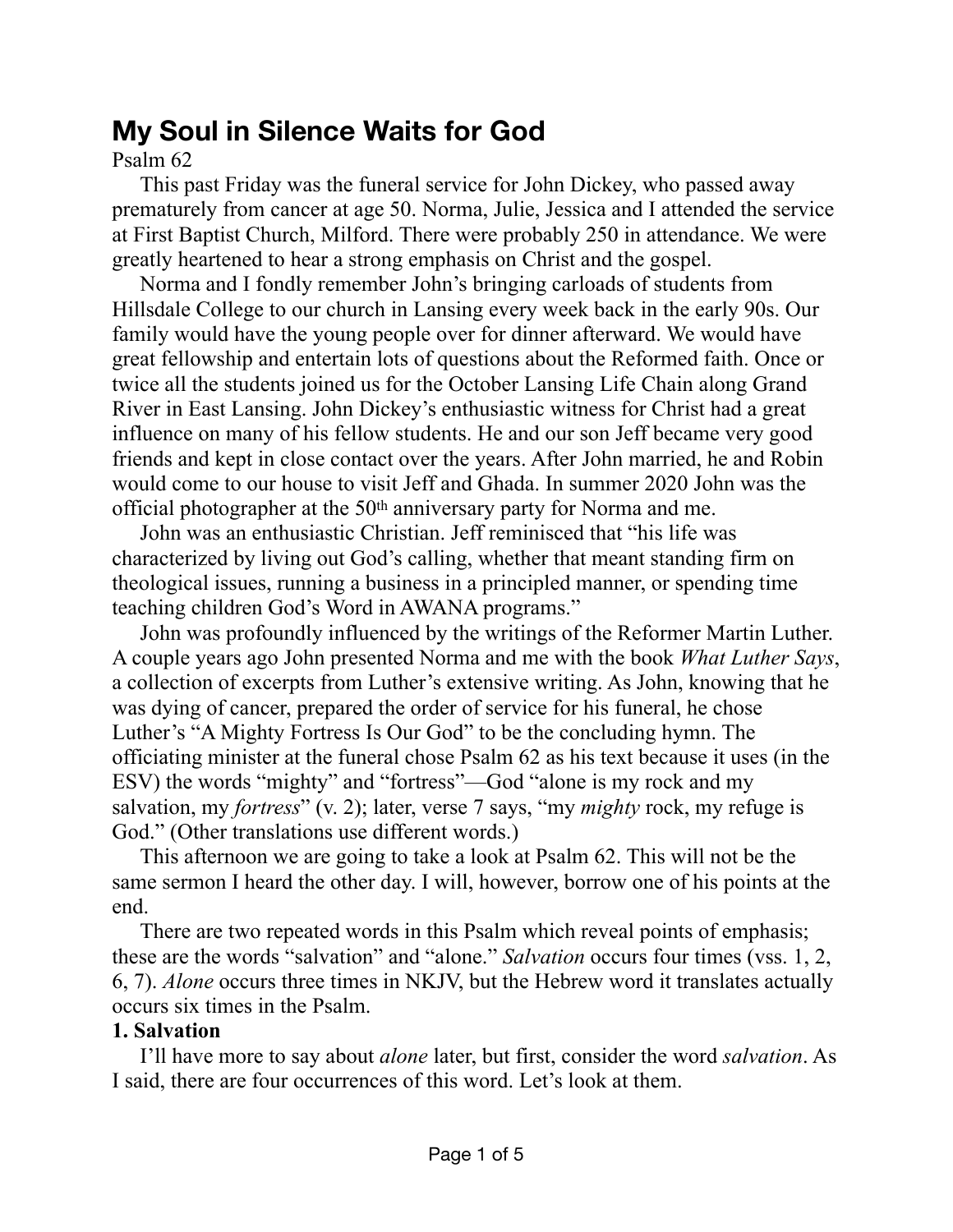Verses 1 and 2 go together. "Truly my soul silently waits for God; from Him comes my salvation. He only is my rock and my salvation; He is my defense; I shall not be greatly moved." Here, *salvation* means "defense." The word *defense* comes from a verb meaning *to be high*. The New King James Version gives the alternate translation *strong tower*. In battle, height is an advantage. An opposing army has to overcome gravity as it attempts to scale the fortress. Also, the defenders have a vantage point from which to see the enemy's advance. For Christians, God is our strong tower. He is our defense.

The hymn "Our God, Our Help in Ages Past" has the line "Sufficient is thine arm alone, and our defense is sure." Surely this reflects the teaching of the Bible. Do we believe it? When we face the problems and difficulties of this life, do we despair, or do we trust that God is our defense—our high tower. Martin Luther's famous hymn begins with the words "A mighty fortress is our God, a bulwark never failing." Do we believe that? Do we believe that our defense is sure and that God is a bulwark never failing? Do we believe that our Father in heaven is our helper "amid the flood of mortal ills prevailing"? Yes, in this life we will surely face mortal ills. The devil is like a roaring lion walking about, seeking whom he may devour (1 Pet. 5:8). He is a deadly enemy; he surely has the capability of devouring his opponents at will. But God is stronger! "Greater is he that is in you, than he that is in the world" (1 John 4:4). Yes, Christ's kingdom and the devil's kingdom are engaged in mortal combat—a fight to the death. At the end of time one will be victorious and one will be vanquished.

<span id="page-1-1"></span>Many Christians have a pessimistic view of the end times. Before Christ comes to personally usher in his kingdom, the devil's kingdom will be victorious. The influential amillennialist Anthony Hoekema expects the "culmination of apostasy and tribulation" in an Antichrist figure[.](#page-1-0)<sup>[1](#page-1-0)</sup> According to the amillennial position, evil triumphs in time, and victory awaits eternity. But the Psalmist says, "He only is … my defense; I shall not be greatly moved. Like the battle in Rephidim in Exodus 17, where Israel fought against Amalek, when Moses, Aaron and Hur went up to the top of the hill, and when Moses held up his hand, Israel prevailed, and when he let down his hand, Amalek prevailed, so Satan might win individual battles, but in the end, Christ will win. He is our defense; we shall not be greatly moved. As Joshua defeated Amalek with the edge of the sword, so in the end the church will be victorious. God is our defense; we shall not be greatly moved.

The other sense in which God is our salvation is that he is our "refuge" (v. 7). The Hebrew word meaning *refuge* is used in Scripture as refuge from rain and

<span id="page-1-0"></span>[<sup>1</sup>](#page-1-1) https://americanvision.org/posts/eschatology-precedes-everything/?

\_kx=9V13myZJIdIys8Av4G49Ylcy\_i19Tzz6TG4nD2hzBwk%3D.Psh6Fs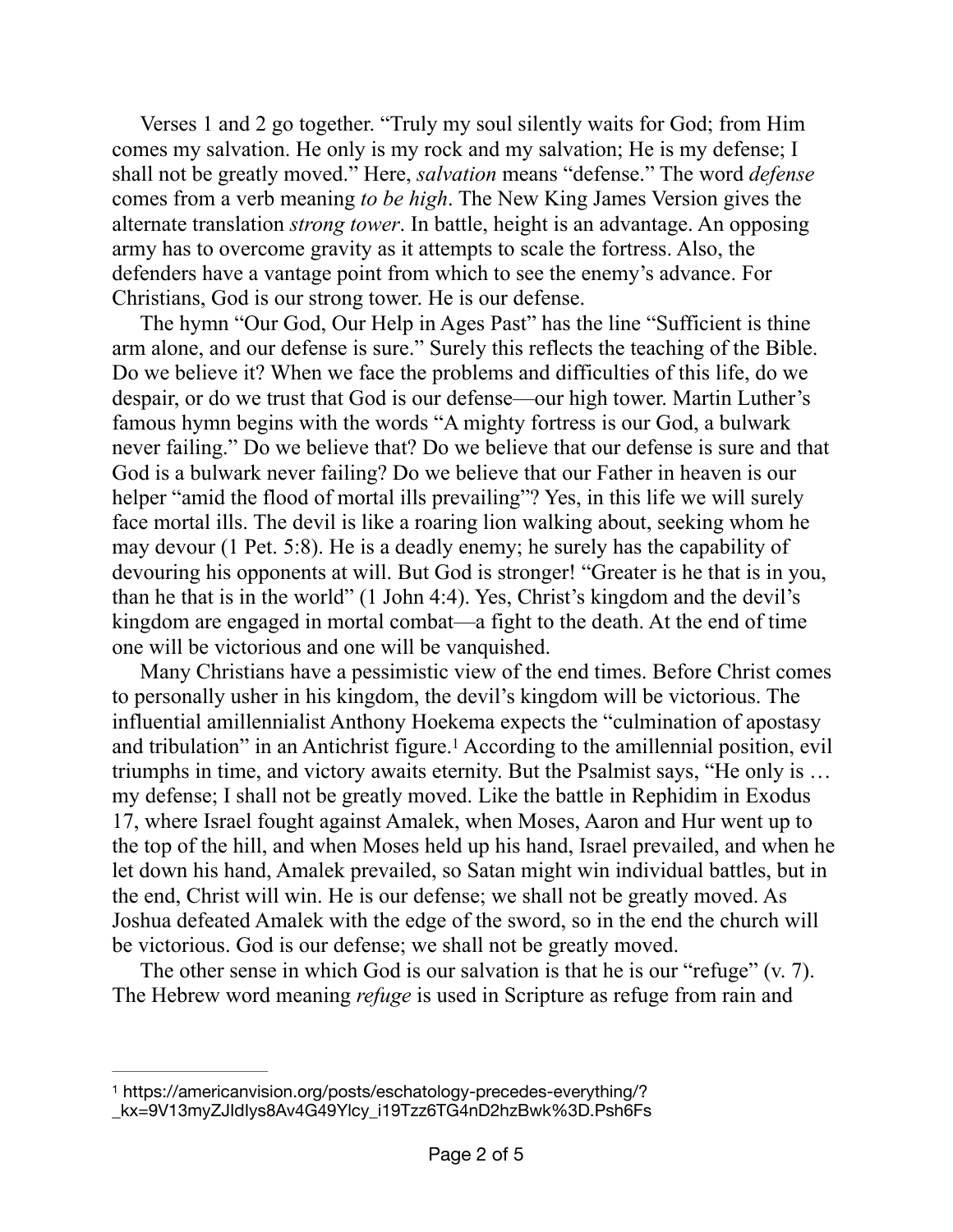<span id="page-2-4"></span>storms, and from danger.<sup>2</sup> The English word *refuge* means *shelter or protection from danger or distress*. In a fallen world there are many dangers. Like the disciples on the Sea of Galilee we might be pummeled by violent storms. On one particular trip, as the disciples sailed, Christ fell asleep, "and a windstorm came down on the lake, and they were filling with water, and were in jeopardy. And they came to Him and awoke Him, saying, 'Master, Master, we are perishing!' Then He arose and rebuked the wind and the raging of the water. And they ceased, and there was a calm" (Luke 8:23–24). Even today, the One who stilled weather-storms in Bible times has the power to grant us refuge from the attacks of Satan. Our Savior who died and rose again now sits at the Father's right hand, and nothing absolutely nothing—can separate us from the Savior's love. The believing Christian can say in truth, "Be still, my soul, the waves and winds still know his voice who ruled them while he dwelt below.["3](#page-2-1)

## <span id="page-2-5"></span>**2.** *My* **salvation**

<span id="page-2-6"></span>In Psalm 62 the word "salvation" occurs four times; it is an important theme. The word for salvation is הָשׁוּעְי. The Hebrew word for "Jesus" is ַשׁוּעֵי which sounds pretty much the same. *Jesus* means *Jehovah is salvation* or *Yahweh is salvation*. Salvation is deliverance from the power and effects of sin. The precise form of this word in Psalm 62 is "*my* salvation" (four occurrences). "From Him comes my salvation." "He only is my rock and my salvation." "He only is my rock and my salvation.["](#page-2-2) "In God is my salvation and my glory."<sup>[4](#page-2-2)</sup> This teaches us something. The only way to experience salvation from sin is to be in a relationship with Jesus Christ. It is not enough that he is *salvation*; you must be able to say, "*my* salvation" if you want to have eternal life. As fallen sons and daughters of Adam we are estranged from God. It is only as we receive him, that is, believe on his name, that we are given power to become the sons of God (John 14:6). We who once were afar off are brought nigh by the blood of Christ. We who formerly were enemies are made friends through the gospel. "Mercy and truth are met together; righteousness and peace have kissed each other" (Ps. 85:10). "Ye are my friends, if ye do whatsoever I command you" (John 15:14).

# <span id="page-2-7"></span>**3. Only**

That word is the little adverb אֲךְ  $6x$ : the first word of vss. 1, 2, 4, [5](#page-2-3), 6 and 9<sup>5</sup>). This word can mean *surely* or *only*, depending on the context. The NKJV translators rendered the word ך ַא three times as *only* but also as *alone*; it also

<span id="page-2-0"></span>[<sup>2</sup>](#page-2-4) (חָסָה :root (מַחְסֶה ,lexicon Briggs ,Driver ,Brown

<span id="page-2-1"></span>[<sup>3</sup>](#page-2-5) "Be Still, My Soul," *Trinity Psalter Hymnal* 532

<span id="page-2-2"></span>[<sup>4</sup>](#page-2-6) This is essentially a chiasm

<span id="page-2-3"></span>[<sup>5</sup>](#page-2-7) Using English verse numbers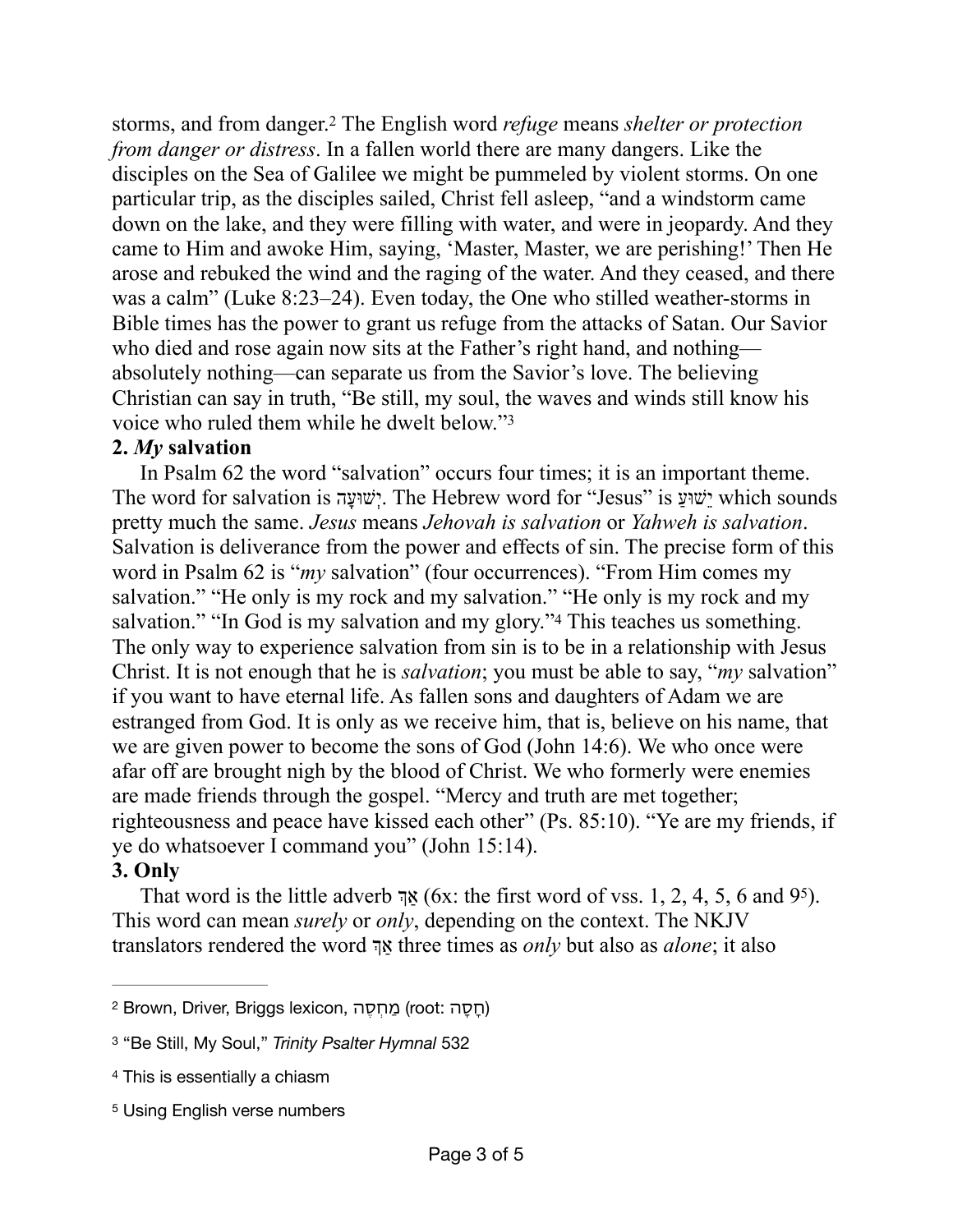rendered it *truly* and *surely* (*only* and *alone* are synonyms; *truly* and *surely* are synonyms). If ך ַא were translated consistently as *only* or *alone*, it would stress the doctrine that was emphasized at the time of the Reformation.

Translating ך ַא consistently as *alone* would render our text "My soul silently waits for God *alone* … He *alone* is my rock, my salvation and my defense … My soul, wait silently for God *alone* … he *alone* is my rock and my salvation." What this boils down to is: God *alone* is my salvation; my soul waits for God *alone*. The Christian's trust is in no other! This surely is consistent with the five *solas* of the Reformation (*sola* means *alone*): Scripture alone, faith alone, grace alone, Christ alone, to God alone be glory.

In the words of hymnwriter Charles Wesley, "*Other refuge have I none*, hangs my helpless soul on thee." There is no other refuge (salvation) than Christ.

Oh, that we Christians truly believed this! We trust in Christ alone for our salvation. He is our only hope of heaven. He is the one alone we worship. He alone is the one to whom we pray. And he is the only one we can trust in this life, too. Sometimes professing Christians look for solutions to their problems in politics, in psychiatry, in medicine. These all have their place, but only Christ can give true peace that passes understanding.

## **4. The enemy**

In verse three the Psalmist speaks to the enemy—ultimately Satan, the enemy of our souls. This is a figure of speech known as *apostrophe*. In it a speaker directly addresses someone or something that is not present. The word *apostrophe* comes from an ancient Greek word meaning *turning away*, because the speaker turns away, as it were, to address an absent entity.[6](#page-3-0)

<span id="page-3-1"></span>In 1 Peter 5 our adversary is unmasked. Peter instructs us to "be sober, be vigilant; because your adversary the devil walks about like a roaring lion, seeking whom he may devour. Resist him, steadfast in the faith ..." Yes, the devil is our adversary. His end is "everlasting fire, prepared for the devil and his angels" (Matt. 25:41). The devil will never be converted. He will never be saved. He will never be reconciled to God by the blood of his Son. The eternal Son, the second Person of the Holy Trinity, became man, took on the nature of man in order to save his people. He did not take on the nature of angels. There is no salvation for fallen angels. There can never be peace or friendship between the kingdom of Christ and the kingdom of Satan. There is only antagonism, only enmity.

The Christian is not to play around with sin—he is to *flee* from sin. He is to "resist" Satan—"Resist him, steadfast in the faith." We must take the shield of faith, with which we will be able to quench all the fiery darts of the wicked one (Eph. 6:16).

<span id="page-3-0"></span>[<sup>6</sup>](#page-3-1) https://www.litcharts.com/literary-devices-and-terms/apostrophe